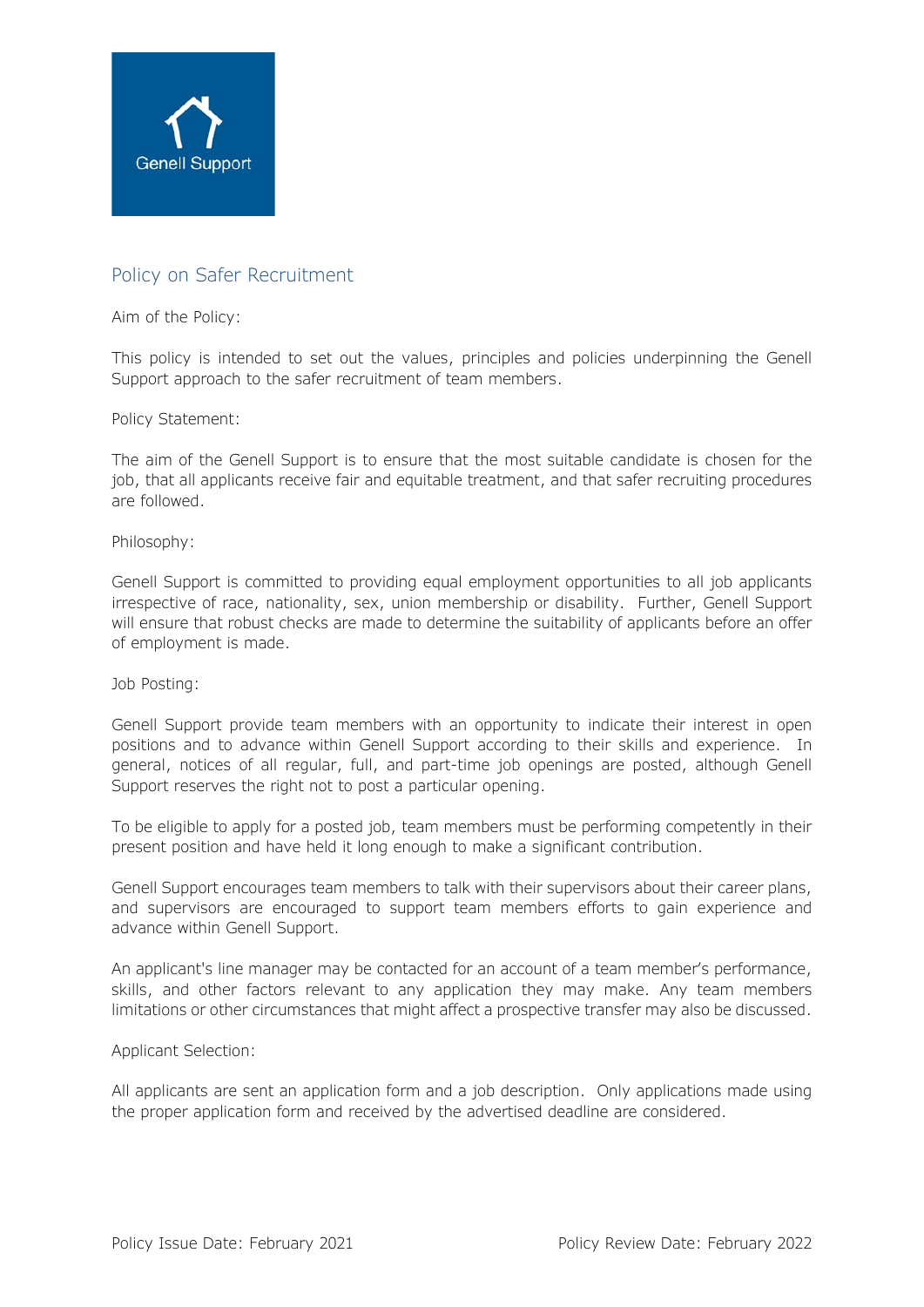Applicants are short-listed by comparing their application form with the person specification for the job. All short-listed candidates are offered an interview and given details of Genell Support, the position for which they have applied and the terms and conditions of employment.

Equal Opportunities Policy:

Genell Support practice an equal opportunities policy and wishes to recruit and employ those people who are best suited for the vacancies for which they have applied, regardless of sex, sexual orientation, religion, ethnic origin, race, disability, or union membership (or lack of it). To monitor the equal opportunities' policy all applications (and their ultimate selection or rejection) are thoroughly reviewed.

Genell Support requires all team members and applicants to complete a sex and ethnic origin form through their application process and form.

Checks and References:

All offers of employment are made on condition that an enhanced Disclosure and Barring Service (DBS) check, and two satisfactory references are obtained in respect of the applicant. One of the references must be from the applicants most recent employer. The DBS check must be applied for and administered by Genell Support through the company's DBS umbrella organisation.

If the DBS check or either of the two references prove to be unsatisfactory, any offer of employment will be withdrawn without Genell Support being in breach of contract.

Applicants should confirm in writing that their present employer may be approached for a reference.

If a reference, verbal or written, is deemed unsatisfactory, the applicant is told and given written confirmation that the offer of employment is withdrawn since the condition to which it was subject has not been fulfilled.

Genell Support makes the required checks as follows:

- Verifying applicants' identity by scrutiny of birth certificate, passport, or equivalent reliable documentation.
- Verifying their driving licence if they will be using a car to transport young people during their working shift.
- Requesting submission of certificates of training and qualifications.
- Requesting a declaration of their physical and mental fitness.
- Obtaining an enhanced DBS check.
- Verifying eligibility to work under Section 8 of the Asylum and Immigration Act 1996

Administrative and Support Team Members:

Administrative and other team members who are not in regular direct contact with young people are expected to have a standard DBS check as a minimum, however Genell Support reserves the right to request an enhanced DBS check where deemed appropriate.